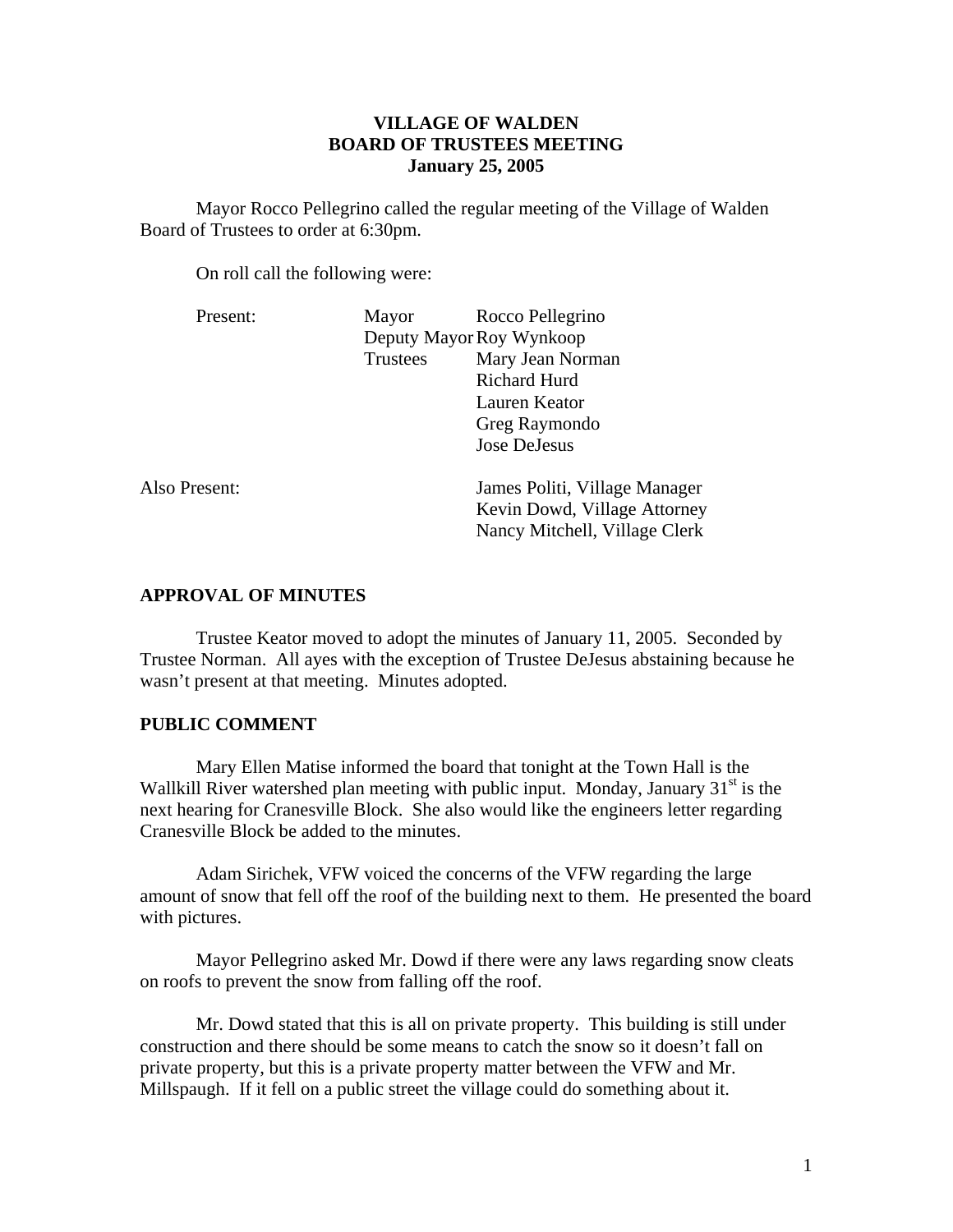Manager Politi asked if there was a requirement for cleats during review.

 Mr. Dowd indicated that he doesn't know what the status of the construction is, if it's at its complete stage or not.

 Dave Penney, VFW Commander asked if they are allowed to have a building without snow guards or something.

Manager Politi stated that they need to research that.

 Trustee Raymondo stated that New York State Building Code requires snow guards on metal roofs.

 Mr. Penney stated that if someone walks through there and gets injured, that's a private issue.

Mr. Dowd stated yes it is.

Trustee DeJesus asked if it's done through the Planning Board process.

 Mr. Dowd stated that it would be with the building inspector. The planning boards function is finished, he's now in the construction phase which is under the building inspector's realm. Mr. Stickles can approach the owner and so can the VFW.

Becky Pearson, 167 Walnut Street asked how they are doing with the bridge.

 Village Manager Politi stated that he can't give her a status report, he hasn't talked to anyone.

 Mrs. Pearson stated that she will call the manager at the end of the week to see if he has an answer.

 Dave Sperry, Overlook Place stated that approximately 6 to 8 months ago he asked about the sidewalk on Second Street being closed. Will that start to deteriorate under the road.

Manager Politi indicated no. They will be removing that section of sidewalk.

 Mr. Sperry asked about the flyers that went to the elementary school regarding Mayor for a Day and the Time Capsule, half of the Walden Elementary School students don't live in the village and the flyer does say that in order to be the Mayor for the day you have to live in the Village of Walden. Also, half the village children go to Berea School and Coldenham.

Ms. Mullarky indicated that they've handed out flyers to all the schools.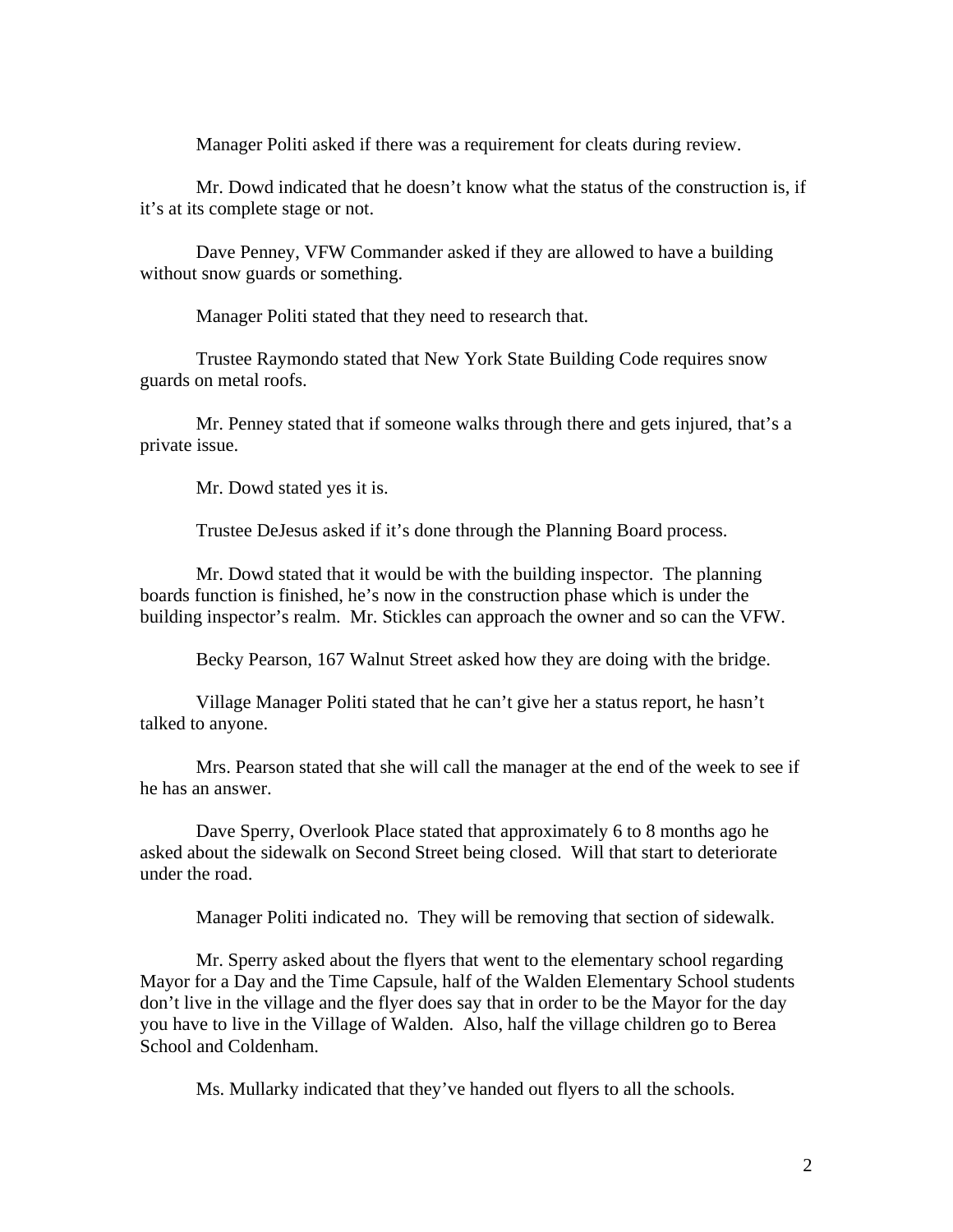Mayor Pellegrino indicated that he sponsors Mayor for a Day.

 Mr. Sperry stated that his concern is the kids that can't do it because they don't live in the village.

Mayor Pellegrino stated that he will consider that next year.

 Mr. Sperry also inquired about the pot holes in the roads. He asked if the village has looked at the list for the spring time.

Manager Politi stated yes.

 Ms. Pearson stated that there is a street sign missing on the corner of Seely Street and she asked how you get a street sign.

 Manager Politi advised her to call DPW and if she doesn't get an answer to call him.

 Karen Moore, 20 Riverview Street stated that she would like to address how village residents are advised that there is a snow emergency considering the very first snow storm we had Christmas weekend, which it was questionable whether it was two inches or not. The weather report was snow showers. A snow emergency was issued during the night and the next morning they found tickets on their cars and some cars in her neighborhood were towed. She turned on the radio and there was nothing on the station she listens to saying there was a snow emergency. The next snow storm it was announced. She will check with the radio station to see if they were notified of the first storm.

 Mayor Pellegrino indicated that a police sergeant or officer will measure the snow and he will call the dispatcher and the dispatcher will call the radio stations.

 Manager Politi asked Ms. Moore what radio station she was listening to that didn't announce the snow emergency.

Ms. Moore indicated that it was 97.3 or 97.7.

 Manager Politi stated that is one of several stations owned by Clear Channel and he will check to see if they are on the list.

 Ms. Moore also indicated that she also knows that on some streets the police did notify them to remove their vehicles. Riverview Street was not one of them. She suggested that a signal go on the fire horn.

 Mr. Dowd stated that not everyone would hear the horn and not everyone wants to hear it.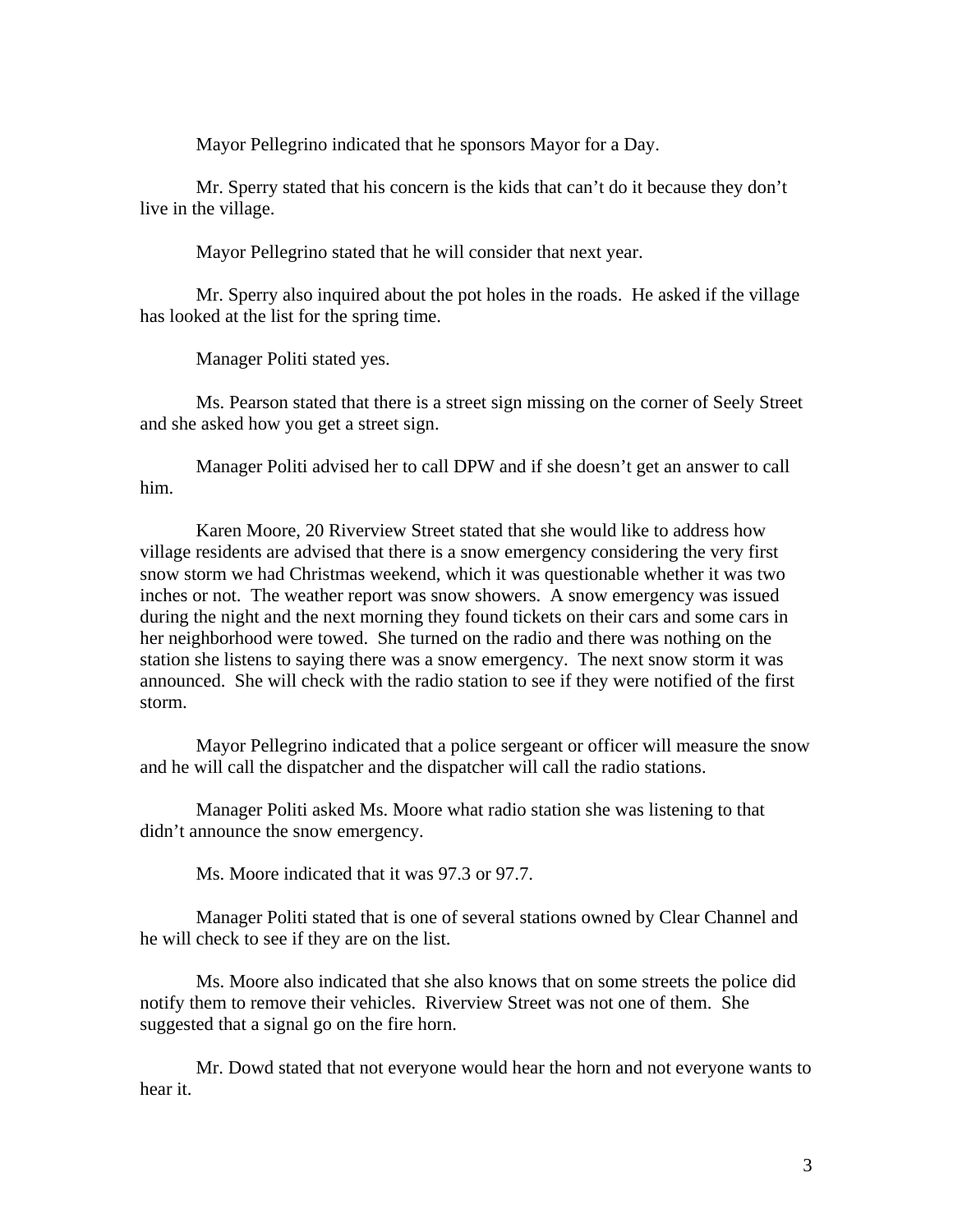Trustee Hurd stated that the Police Chief said there is some legal reason that the horn shouldn't be blown for a snow emergency.

 Ms. Moore also suggested the police go ahead of the plow and announce there is a snow emergency.

 Trustee Raymondo stated that he thinks the board should sit down and find a solution that would satisfy the citizens.

 Mr. Dowd stated that if you know the snow is coming you have to get the cars off the street.

 Mayor Pellegrino stated that he will get together with the Chief of Police and he will get back to Ms. Moore.

 George Moore, 20 Riverview Street also voiced his concerns regarding the snow emergency.

 Mary Ellen Matise asked, what we do if there was a real big emergency. We're within the Indian Point evacuation zone and she's seen things on the blue screen from the County EMS office. What would we do if we had to evacuate this village. We can't even clear the snow and people don't know if the snow emergency is on or off.

 Manager Politi stated that they thought everything went well during this snowstorm. We gave out very few tickets.

 Trustee Raymondo stated that this needs to be addressed now. Maybe we need the people in charge here during an emergency. He thinks there was a break in communications.

 Trustee DeJesus stated that he feels the police should go around announcing there is a snow emergency.

 Manager Politi stated that once they got to court if there was a ticketing process and a towing process that it got selective in some legal manner where it wasn't fair to everyone. That notification system was found not to be a fair way to do it.

 Trustee DeJesus stated that while the police are out patrolling they could make it a point to announce the snow emergency. It won't cost any money.

 Lynn Schwandt stated that when she dispatched for the police department the police would go around and announce the snow emergency, it caused so many problems with the noise complaints.

Ms. Pearson stated that knowing that it is over is also an issue.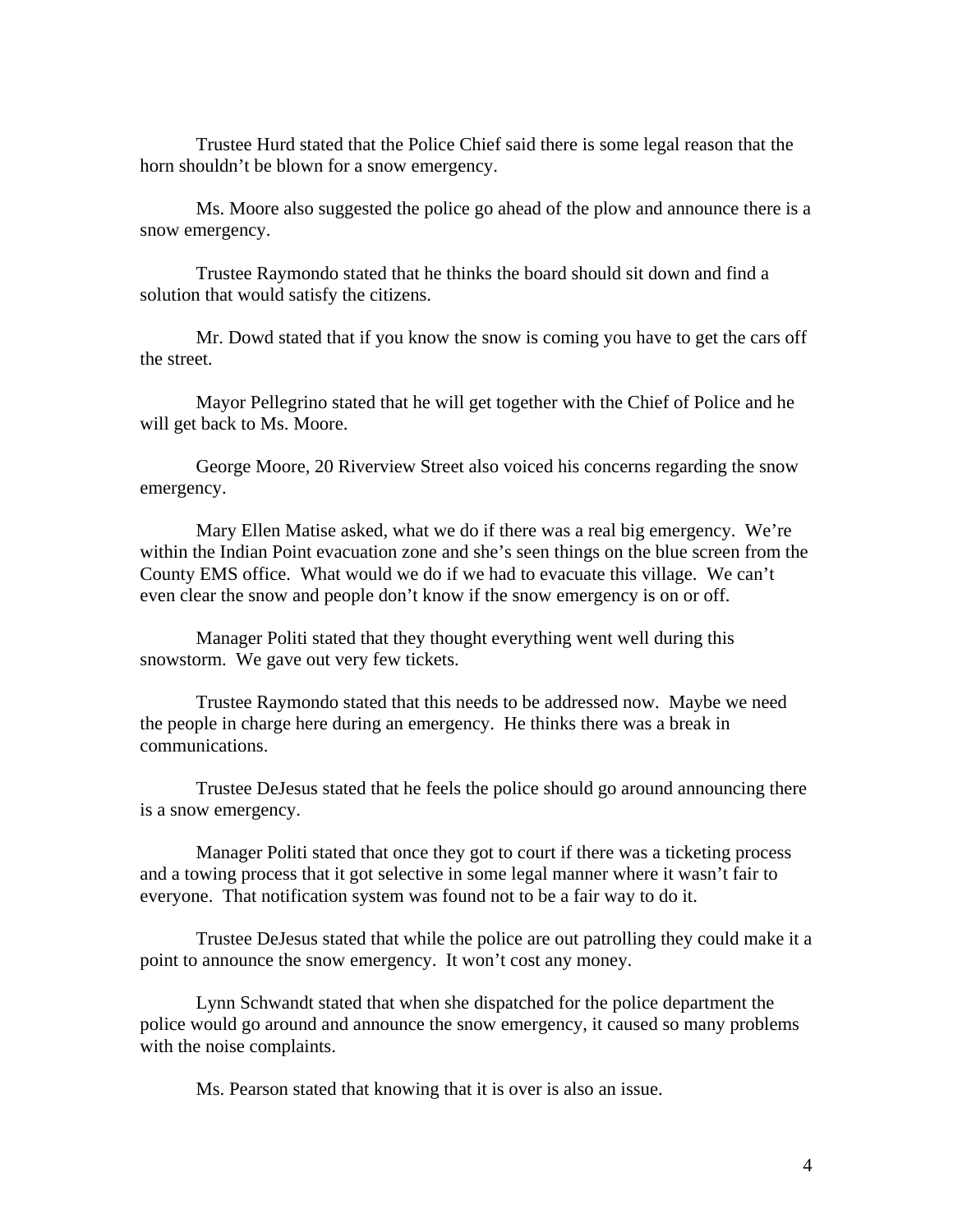Trustee DeJesus asked if the snow emergency ends when the streets are plowed.

 Manager Politi stated that it is a coordination between DPW and the Police Department.

Trustee Keator stated that notification is the most important thing.

Mr. Sirechek asked if there was anything on the web site or a telephone hot line.

Manager Politi stated that it can be put on the web site.

 Ms. Mullarky stated that the calendar goes to every address in the village, can't the local law for snow emergencies be put on the calendar at the beginning of winter.

The Village Clerk stated that it was on the calendar for the month of December.

 Don Smith, 160 Maple Street stated that his parents live in New Windsor and inlaws in Newburgh and the Village of Walden does the best job with snow removal.

#### **AUDITED BILLS**

Trustee Norman moved to pay the audited bills of January 25, 2005. Seconded by Trustee Keator. All ayes. Motion carried.

### **RESOLUTION NO. 8-04-05, 2005 GENERAL VILLAGE ELECTION**

Trustee DeJesus moved to adopted Resolution No. 8-04-05, 2005 General Village Election, (attached). Seconded by Trustee Norman. All ayes. Resolution adopted.

### **RESOLUTION NO. 9-04-05, SEQRA LEAD AGENCY/RAIL TRAIL**

Trustee DeJesus asked why the Town was named lead agency.

Deputy Mayor Wynkoop stated because they own most of the trail.

Manager Politi also stated that the project is going through the town.

Trustee DeJesus stated that when it comes to patrolling the trail.

 Manager Politi stated that the trail ends in Wooster Grove. We own Wooster Grove, and the streets to get there and a piece of the trail.

Trustee Raymondo moved to adopt Resolution No. 9-04-05, SEQRA Lead Agency/Rail Trail, (attached). Seconded by Trustee Keator. All ayes. Resolution adopted.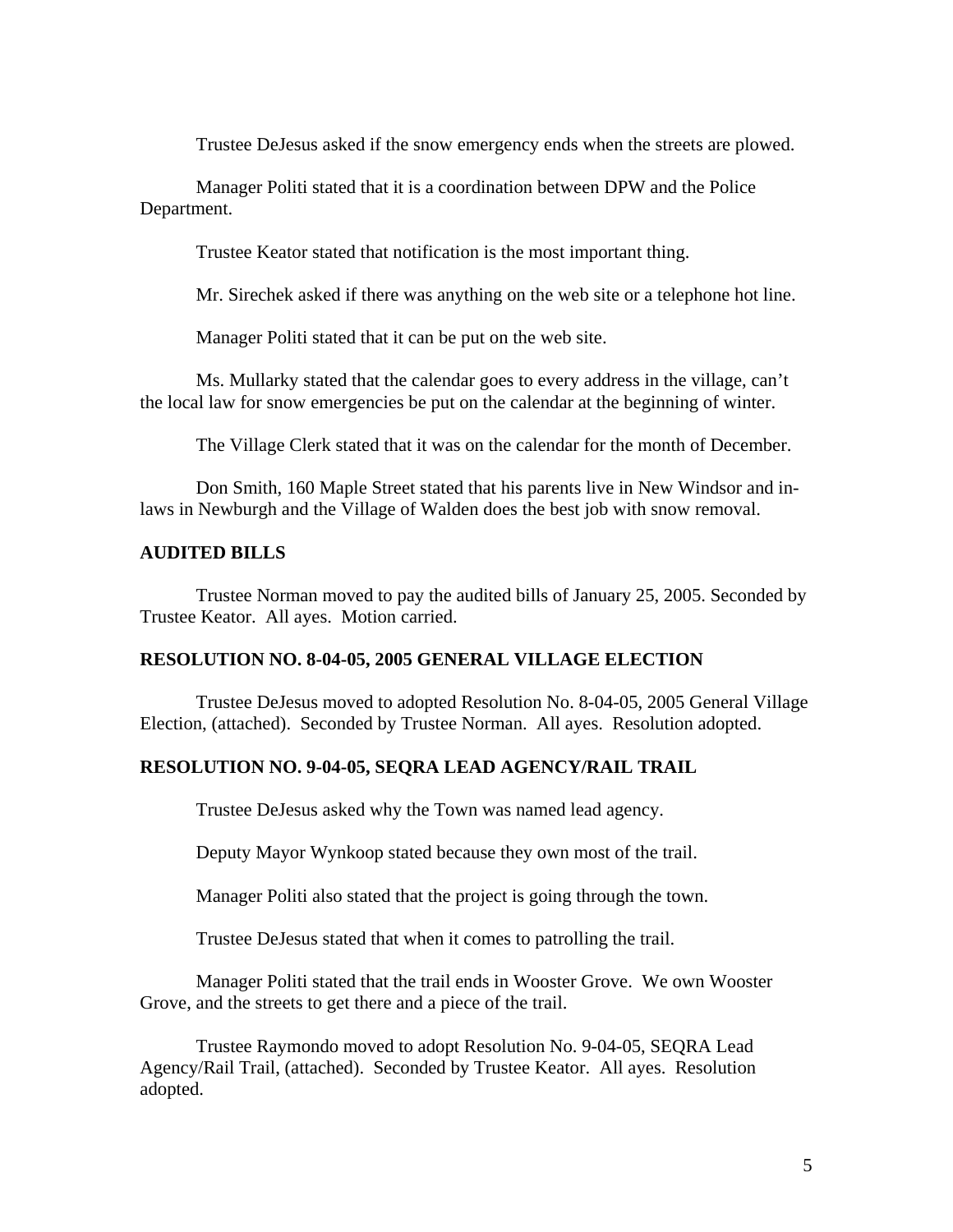### **VALLEY CENTRAL FEDERAL CREDIT UNION REQUEST**

Mayor Pellegrino indicated that the Valley Central Federal Credit Union requests that village employees be allowed to use their services. This will not cost the village taxpayer any money.

 Trustee Norman moved to allow the request by the Valley Central Federal Credit Union. Seconded by Trustee Keator. All ayes. Motion carried.

### **90 WAIT STREET, SUBORDINATION AGREEMENT**

Trustee DeJesus asked if in the future set a ceiling of \$10,000.

 Mr. Dowd stated that it would depend upon loan to value ratio and what the first loan was. In this case you have a new mortgage and a very small village mortgage.

Trustee DeJesus asked that it be considered for the future.

Manager Politi stated yes.

Trustee DeJesus moved to approve the subordination agreement for 90 Wait Street. Seconded by Deputy Mayor Wynkoop. All ayes. Motion carried

 Trustee Hurd stated that the money doesn't go into the HODAG fund, it just goes around again.

## **27 ULSTER AVENUE/44 SEELY STREET**

Manager Politi indicated that the Code Enforcement Officer has advised him that there are two cars that have not been moved that have been summoned over and over again and he'd like to bring them in for a hearing, 27 Ulster Avenue, Mr. Wagemann and 44 Seely Street, Jennifer Vergona.

 Trustee Norman moved to adopted Resolution No. 10-04-05, Declaring a Certain Vehicle at 27 Ulster Avenue in the Village of Walden to be a Dismantled and Junked Vehicle as Defined in Chapter 47 of the Village Code and Ordering the Removal of Said Vehicle, (attached). Seconded by Deputy Mayor Wynkoop. All ayes. Resolution adopted.

 Trustee Keator moved adopt Resolution No. 11-04-05, Declaring Certain Vehicles Located at 44 Seely Street in the Village of Walden to be Dismantled, Junked and Unlicensed Vehicles as Defined in Chapter 47 of the Village Code and Ordering the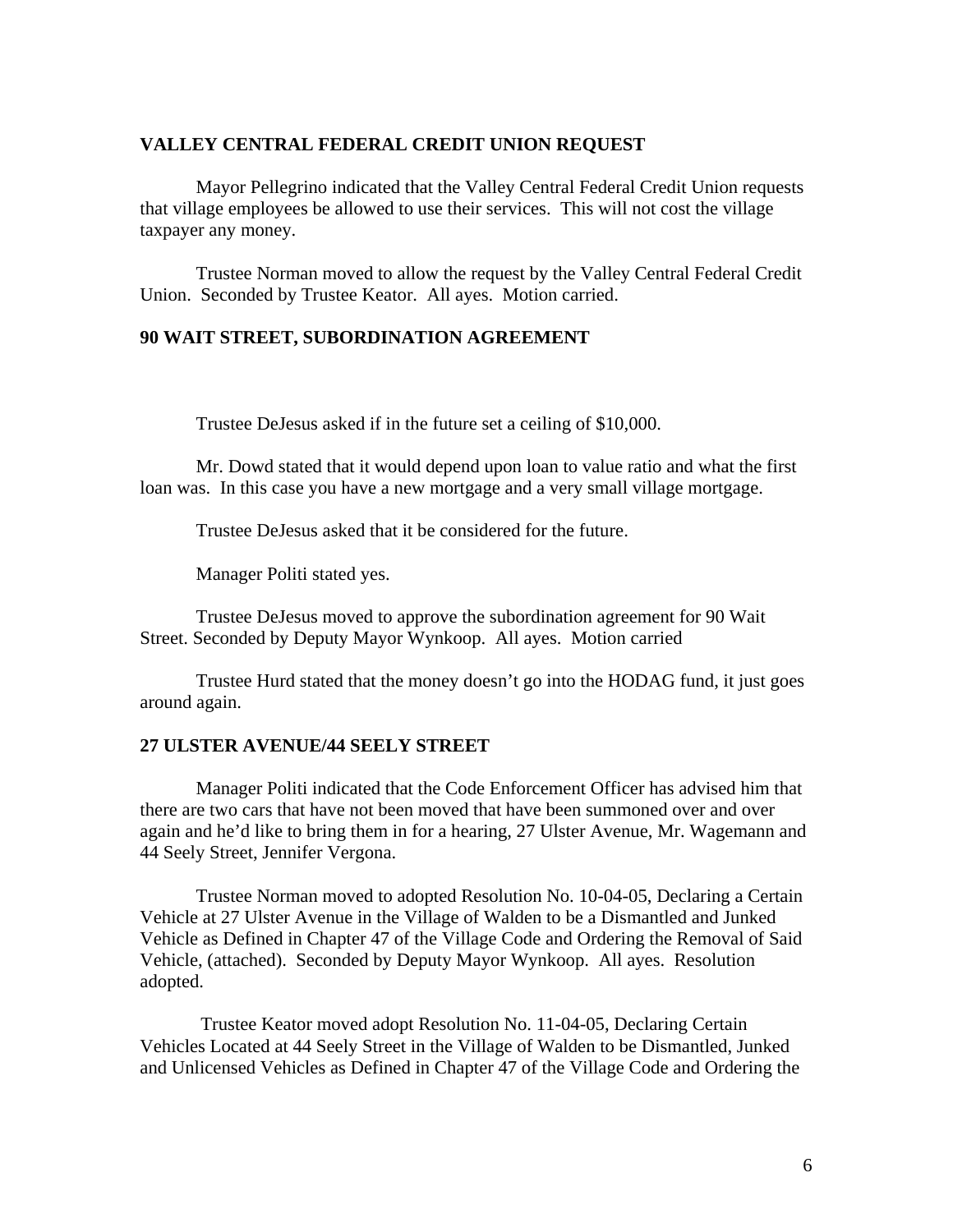Removal of Said Vehicles, (attached). Seconded by Trustee Raymondo. All ayes. Resolution adopted.

Mayor Pellegrino asked that snow removal be put on the next work session when the chief gets back.

# **VILLAGE MANAGER'S REPORT**

Manager Politi advised the board of the following:

- He gave the board a breakdown of what needs to finish up the EPA Grant work. The village will be going out to bond \$1.1 million. We will be getting 55% of that back.
- Department Head memos are included in the packets.
- Correspondence was received from Mr. Arakas thanking the village for the work done on Oakland Avenue.
- A letter was received from John Nosek expressing appreciation to the basketball officials.
- The village had a meeting with the Ronk family and it was very productive.

Trustee Keator stated that what the village is doing with the Ronk family is the right thing to do, but going along as long as we did, it's fine for a couple months and then not, she doesn't want to throw good money away for bad.

Deputy Mayor Wynkoop stated that they've appointed someone to watch it.

Trustee Keator asked if any of this would include the inside.

Manager Politi stated yes.

Trustee Keator stated that her main concern is the property gets cleaned up and goes back the way it was.

# **BOARD COMMENTS**

Trustee Norman thanked Jodi Lynn, Anita Vandermark and Manager Politi for the banners around the village. They really look nice.

Trustee Norman also indicated that DPW did a tremendous job clearing the streets.

Deputy Mayor Wynkoop asked if a letter can be sent to the DPW.

 Village Manager Politi stated that he solicited 106 businesses and 60 have purchased banners.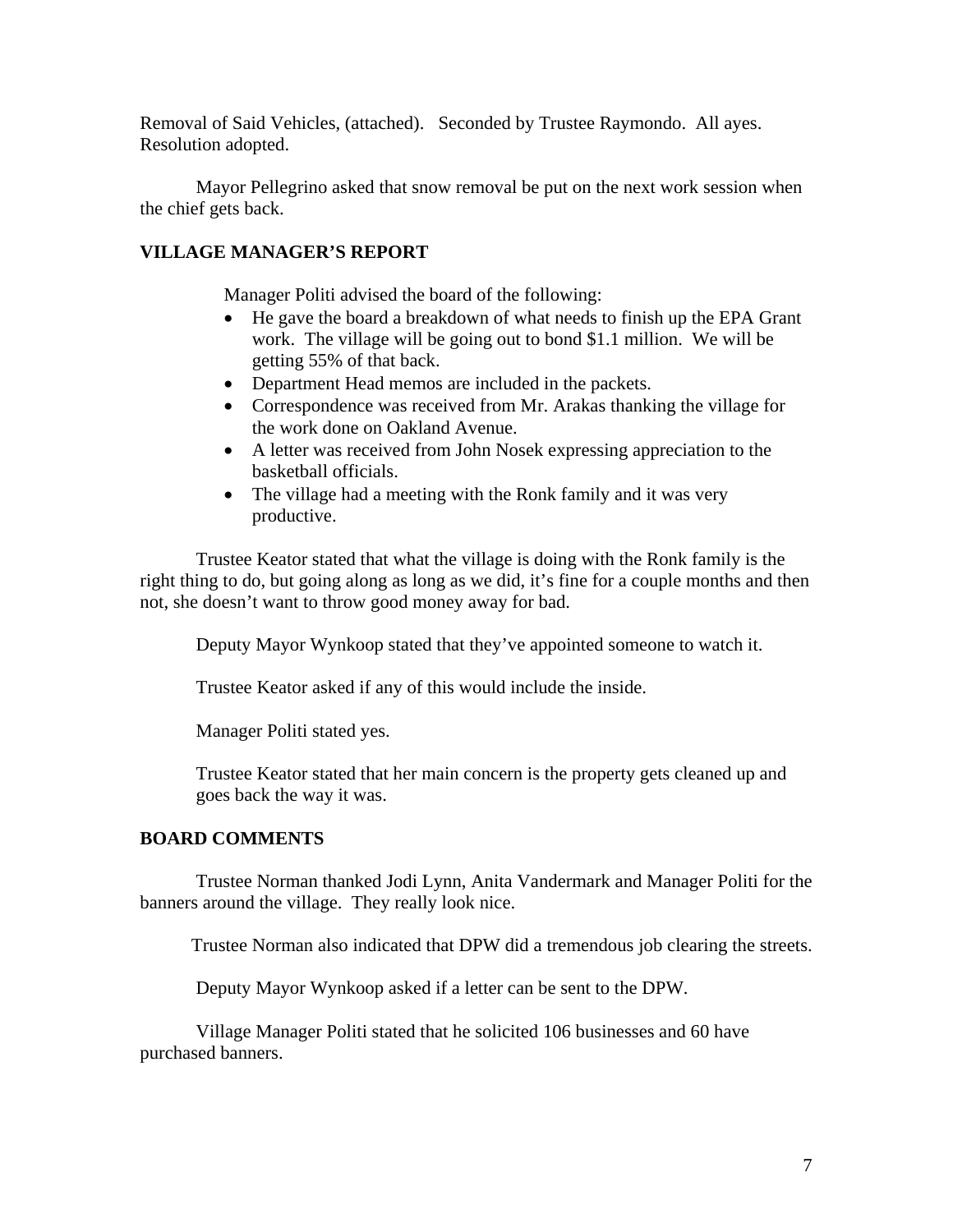Trustee Hurd stated that the soap box derby meeting will be Thursday night at 7:30pm.

 Trustee Keator stated that in reference to having the two people come before the board for their abandoned vehicles in their yard she would like to inform them of the vehicle donations.

Trustee Keator also indicated that she liked the banners.

 Trustee Keator stated that she and Trustee Norman went to look at the Village of Montgomery pavilion and it was much nicer then she thought it was going to be. She liked the exposed wide beams. She still doesn't like the roof line.

 Manager Politi stated that he spoke to Ken Slypac and told him that if we are within that size range that everybody would be happy.

 Trustee DeJesus asked if it would make the park look crowded. He thought it was going to be a bandstand.

 Trustee Hurd stated that Keith Millspaugh pointed out that they wanted duel purpose. He doesn't know if it's the right place.

Manager Politi stated that they can move it around if they had to.

 Trustee DeJesus expressed his concerns with the trees at the park. The Village should determine what the use of the building is for our property. He is grateful for the offer, but this board has to take a stand as to the use that is needed for there. If we feel there is a different need they should consider that.

 Manager Politi stated that it was brought up that you are the trail head for the rail trail. You can use the pavilion for 5k's. There are other uses through the recreation department. Forcing the pavilion, he doesn't think they forced it. It's what they wanted to offer and he thinks the blended of those two would be a nice building.

 Trustee DeJesus stated that he really wants to see a rendering. He doesn't want to see that they are going to put a building over there and chop down trees.

 Manager Politi stated that he said it before that once the board is in agreement with the building they like he will get a rendering.

 Trustee Keator stated that they also admired the cast iron bench at the Montgomery Park.

 Trustee Keator indicated that the Town of Montgomery Chamber is looking for members.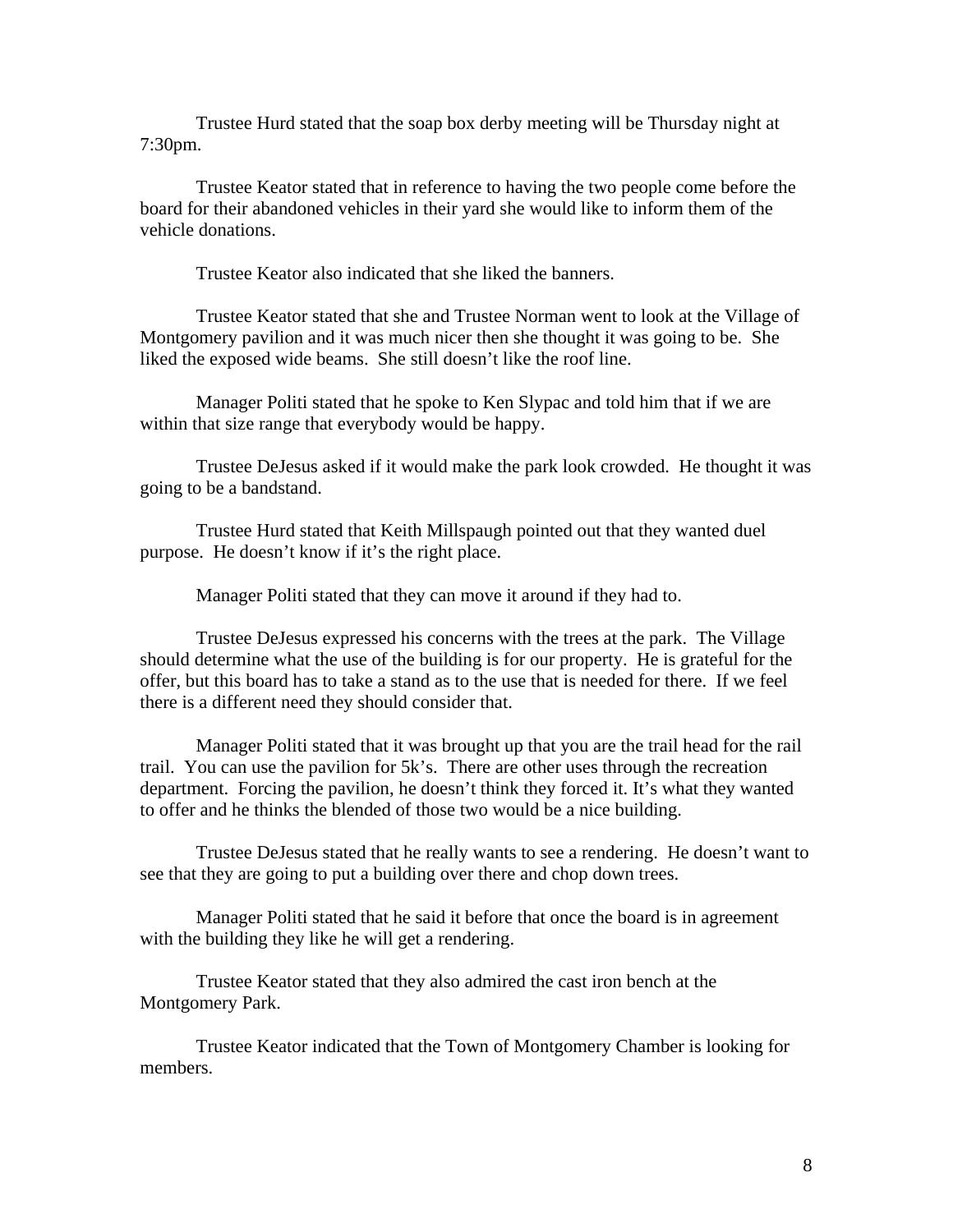Trustee Keator also thanked DPW for a great job.

 Trustee DeJesus stated that on Sherman Avenue where the two houses that were just built the street opening needs to be covered up.

 Manager Politi stated that the contractor has been trying to keep stone in it until the plant opens.

Trustee DeJesus stated that everything has stopped at the foot bridge, why?

 Manager Politi stated that if you were to stand on the east side of the bridge you will see a gab that they have to fill between the bridge and the ground level and then it will open. It should be by the end of the week.

Trustee Raymondo asked if there was any progress on the sign by Dr. Guneratne.

 Manager Politi stated that he called the state and Cianbro and asked them if they could place it on the metal pole.

Mayor Pellegrino asked about the sign by the senior building.

Manager Politi stated that was also discussed.

 Deputy Mayor Wynkoop stated that he agrees with Trustee DeJesus, we have to go to the park and see where the pavilion is going to be in the park. He doesn't have a problem with the design. He'd like to see how it fits in there.

 Mayor Pellegrino also stated that the DPW did a great job with the snow storm. He went out with the manager during the storm and he saw some of the DPW workers and they were pretty shot, but they didn't leave their jobs. He appreciates everything they do.

#### **EXECUTIVE SESSION/ATTORNEY/CLIENT**

Trustee Keator moved to hold an executive session/attorney client privileges. Seconded by Trustee Norman. All ayes. Motion carried.

 Trustee Keator moved to reconvene the meeting. Seconded by Trustee Norman. All ayes. Meeting reconvened.

 Deputy Mayor Wynkoop moved to authorize a letter be sent to Rick Wolven requesting payment of his Small Cities loan

# **ADJOURNMENT**